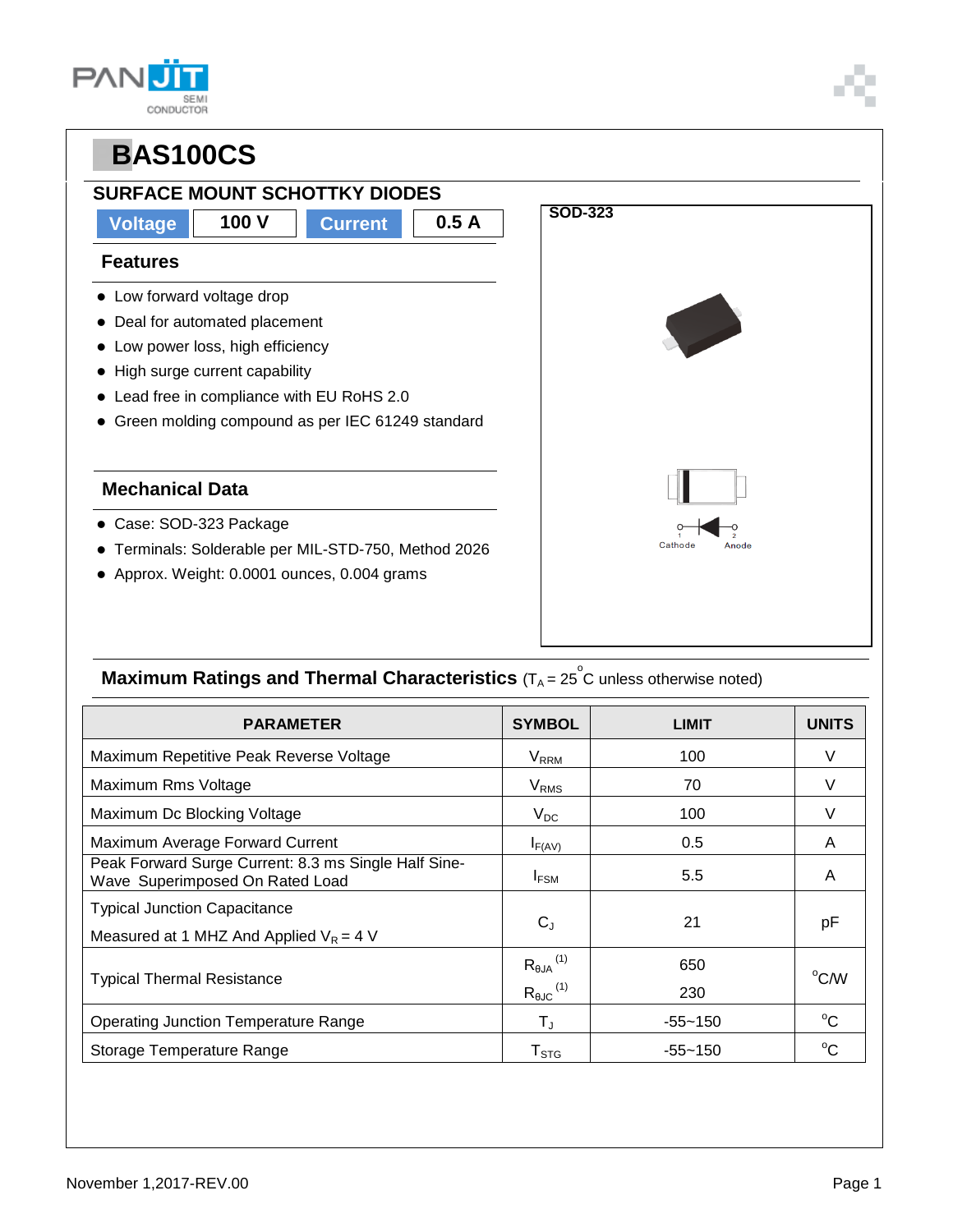



#### **Electrical Characteristics**  $(T_A = 25^\circ \text{C}$  unless otherwise noted)

| <b>PARAMETER</b>       | <b>SYMBOL</b> | <b>TEST CONDITION</b>                  | MIN. | TYP. | MAX. | <b>UNITS</b> |  |
|------------------------|---------------|----------------------------------------|------|------|------|--------------|--|
| <b>Forward Voltage</b> | $V_F$         | $I_F = 0.1 A$ , $T_J = 25^{\circ}C$    |      | 0.59 |      | $\vee$       |  |
|                        |               | $I_F = 0.25$ A, $T_J = 25$ °C          |      | 0.7  |      |              |  |
|                        |               | $I_F = 0.5 A$ , $T_J = 25 °C$          |      |      | 0.85 |              |  |
|                        |               | $I_F = 0.1 A$ , $T_J = 125 °C$         |      | 0.48 |      |              |  |
|                        |               | $I_F = 0.25$ A, $T_J = 125$ °C         |      | 0.57 | ٠    |              |  |
|                        |               | $I_F = 0.5 A$ , $T_J = 125 \degree C$  |      | 0.64 |      |              |  |
| <b>Reverse Current</b> | $I_R^{(3)}$   | $V_R$ = 50 V, T <sub>J</sub> = 25 °C   |      | 5    |      |              |  |
|                        |               | $V_R = 80 V$ , $T_J = 25 °C$           |      | 15   |      | nA           |  |
|                        |               | $V_R$ = 100 V, T <sub>J</sub> = 25 °C  |      |      | 1    |              |  |
|                        |               | $V_R$ = 100 V, T <sub>J</sub> = 125 °C |      | 40   |      | uA           |  |

NOTES:

- 1. Mounted on a FR4 PCB, single-sided copper, mini pad
- 2. Mounted on a FR4 PCB, single-sided copper, with 100 cm<sup>2</sup> copper pad area
- 3. Short duration pulse test used to minimize self-heating effect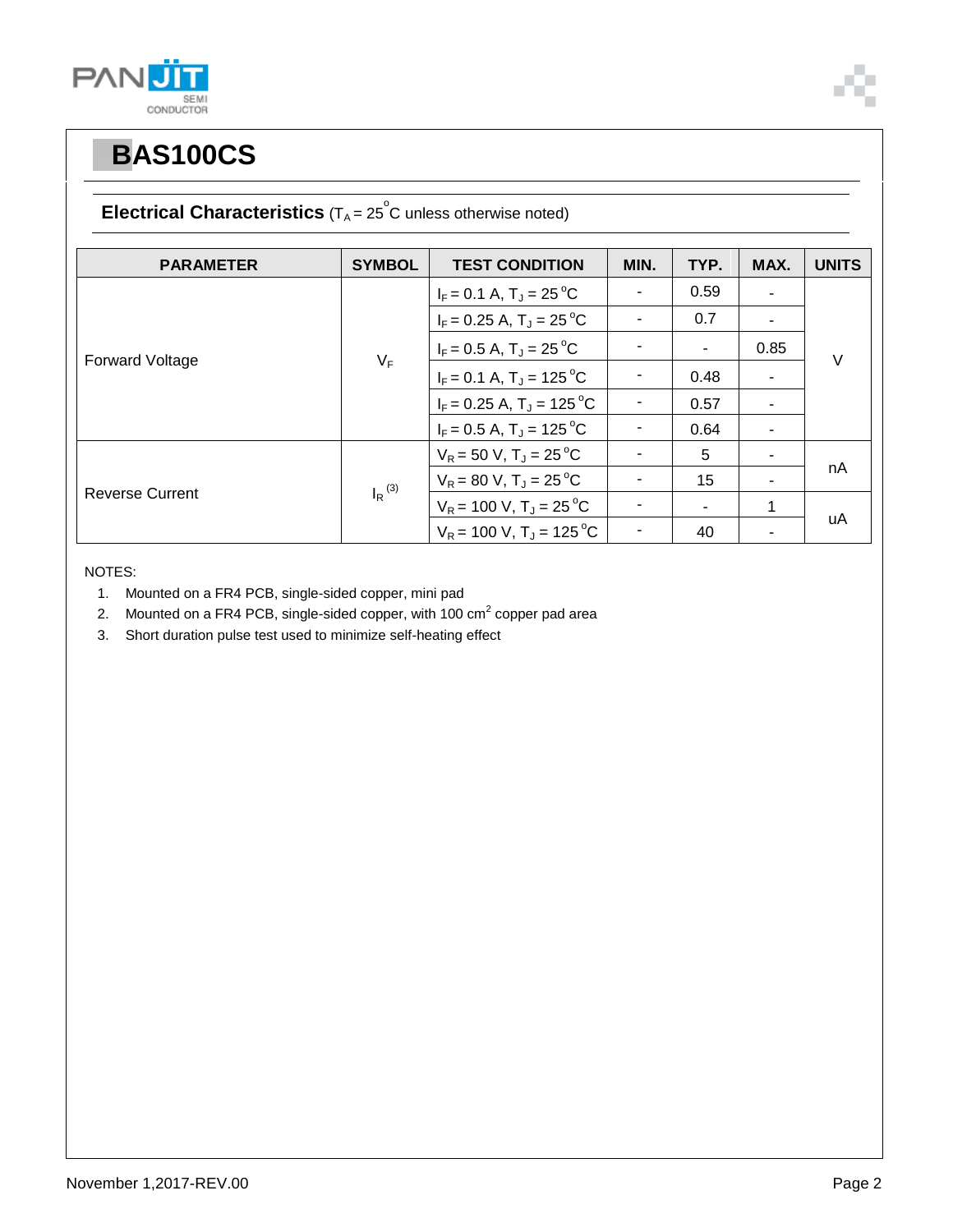

10

100

# **PBAS100CS**

**TYPICAL CHARACTERISTIC CURVES**

# CONDUCTOR

0.3 0.4

IF, Forward Current (A)

<sub>IF</sub>, Forward Current (A)

0.001 0.01

Percent of Reverse Voltage (%)

0.1

IR, Reverse Current (uA)

1

10

100

1000

0.5 0.6



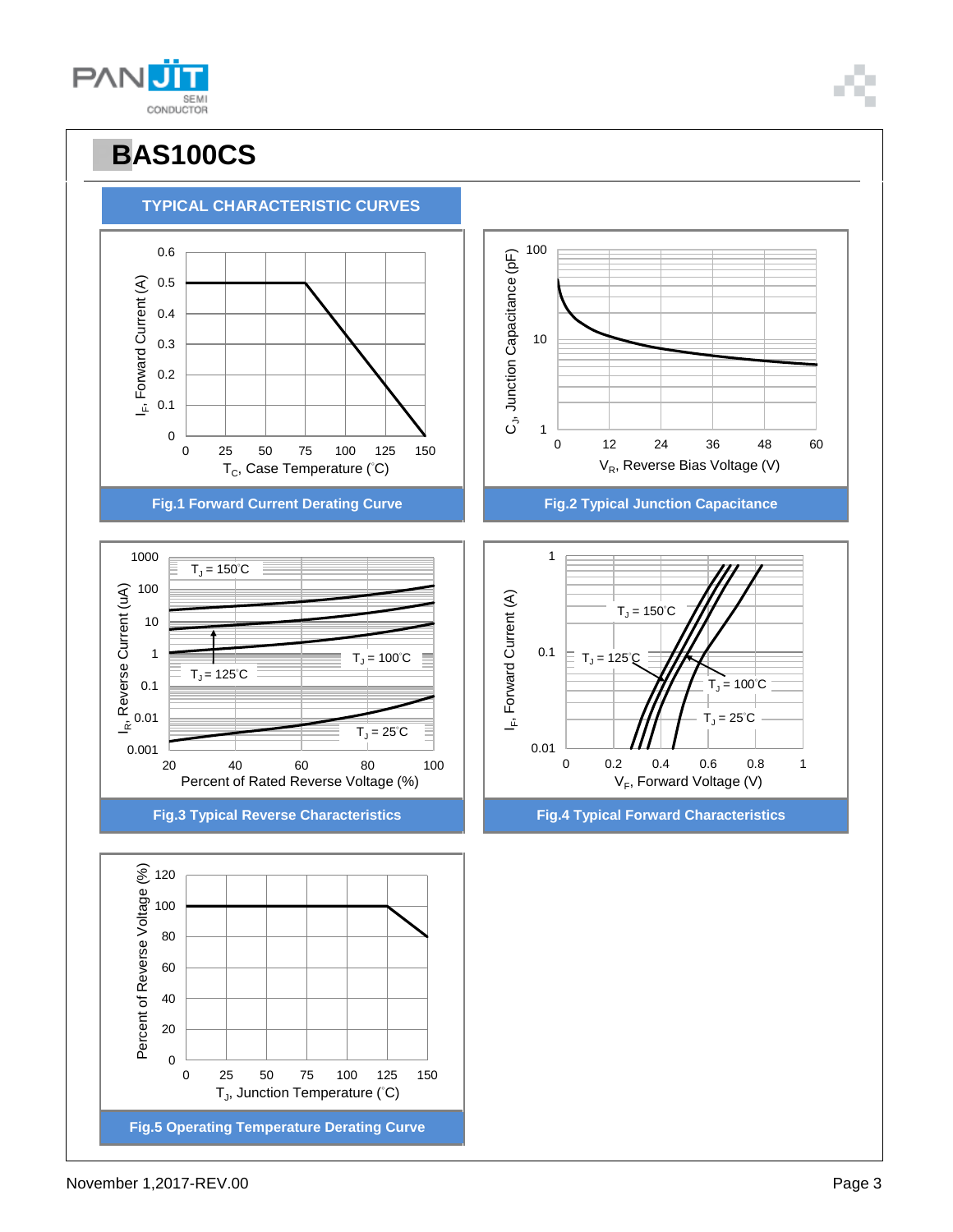



#### **Part No Packing Code Version**

| <b>Part No Packing Code</b> | Package Type | <b>Packing Type</b> | <b>Marking</b> | <b>Version</b> |
|-----------------------------|--------------|---------------------|----------------|----------------|
| BAS100CS R1 00001           | SOD-323      | $5K/7"$ Reel        | 0CS            | Halogen free   |

#### **Packaging Information & Mounting Pad Layout**